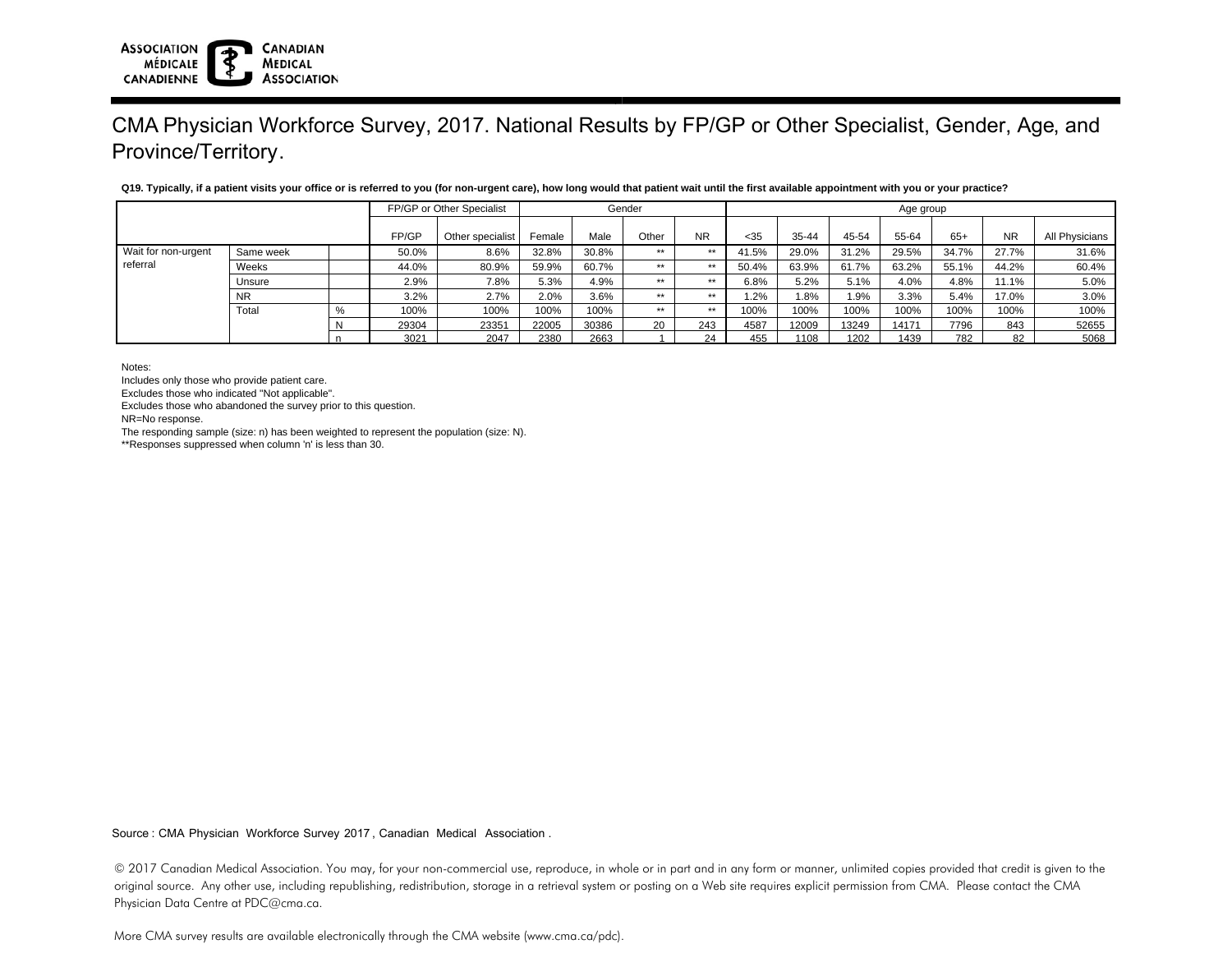|                     |                           |        | FP/GP or Other Specialist |        |        | Gender |       | Age group |           |        |        |        |           |                |  |
|---------------------|---------------------------|--------|---------------------------|--------|--------|--------|-------|-----------|-----------|--------|--------|--------|-----------|----------------|--|
|                     |                           | FP/GP  | Other specialist          | Female | Male   | Other  | NR.   | $35$      | $35 - 44$ | 45-54  | 55-64  | $65+$  | <b>NR</b> | All Physicians |  |
| Wait for non-urgent | Mean                      | 1.95   | 16.65                     | 7.39   | 8.75   | **     | **    | 5.24      | 9.64      | 9.11   | 8.57   | 6.29   | 5.03      | 8.29           |  |
| referral (Number of | Median                    | .00    | 6.00                      | 2.00   | 2.00   | $+ +$  | **    | 1.00      | 2.00      | 2.00   | 2.00   | 2.00   | 2.00      | 2.00           |  |
| weeks)              | Mode                      | .00    | 4.00                      | .00.   | .00    | $+ +$  | $+ +$ | $.00 \,$  | .00       | .00    | .00.   | .00    | .00       | .00            |  |
|                     | <b>Standard Deviation</b> | 6.53   | 38.57                     | 24.03  | 27.50  | **     | **    | 26.46     | 27.15     | 29.13  | 24.80  | 26.54  | 12.02     | 26.82          |  |
|                     | Minimum                   | .00    | .00                       | .00.   | .00.   | **     | **    | .00.      | .00.      | .00    | .00    | .00.   | .00.      | .00            |  |
|                     | Maximum                   | 104.00 | 500.00                    | 500.00 | 500.00 | $**$   | **    | 365.00    | 500.00    | 500.00 | 365.00 | 450.00 | 79.00     | 500.00         |  |
|                     |                           | 27398  | 20784                     | 20301  | 27637  |        | 243   | 4144      | 11142     | 12242  | 13072  | 6985   | 597       | 48182          |  |
|                     |                           | 2831   | 1827                      | 2205   | 2429   |        | 24    | 412       | 1033      | 1113   | 1342   | 701    | 57        | 4658           |  |

#### **Q19. Number of weeks that a patient will wait until the first available appointment with you or your practice when contacting you for non-urgent care.**

Notes:

Includes only those who provide patient care.

Those who indicated same week were given a value of zero.

Excludes those who answered unsure or not applicable.

Excludes those who abandoned the survey prior to this question.

**CANADIAN** 

**MEDICAL ASSOCIATION** 

NR=No response.

**ASSOCIATION** 

**CANADIENNE** 

**MÉDICALE** 

The responding sample (size: n) has been weighted to represent the population (size: N).

\*\*Responses suppressed when column 'n' is less than 30.

Source : CMA Physician Workforce Survey 2017, Canadian Medical Association .

© 2017 Canadian Medical Association. You may, for your non-commercial use, reproduce, in whole or in part and in any form or manner, unlimited copies provided that credit is given to the original source. Any other use, including republishing, redistribution, storage in a retrieval system or posting on a Web site requires explicit permission from CMA. Please contact the CMA Physician Data Centre at PDC@cma.ca.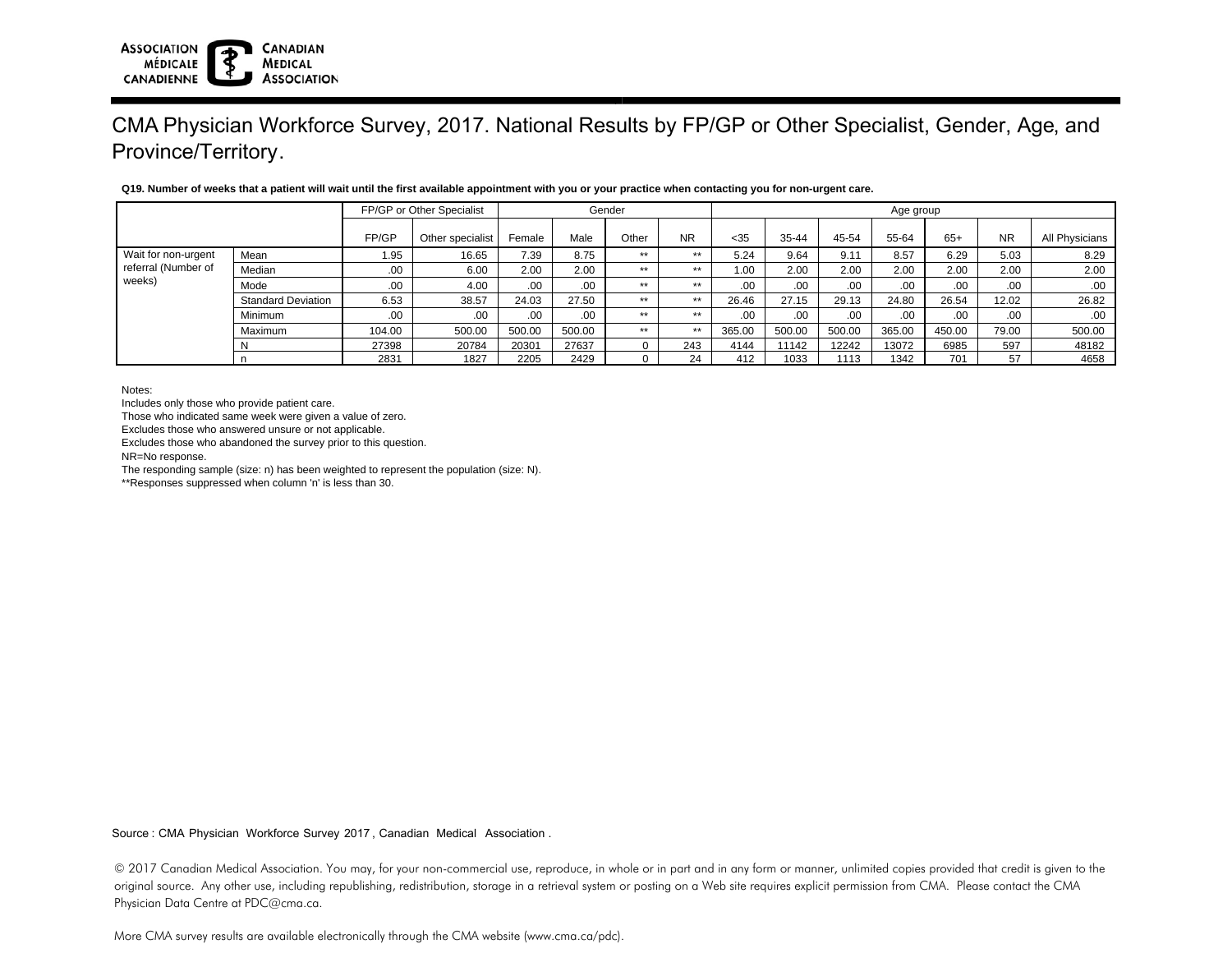**Q19. Typically, if a patient visits your office or is referred to you (for non-urgent care), how long would that patient wait until the first available appointment with you or your practice?**

|                     | Province or territory |  |       |       |       |       |       |       |           |           |           |       |          |        |
|---------------------|-----------------------|--|-------|-------|-------|-------|-------|-------|-----------|-----------|-----------|-------|----------|--------|
|                     |                       |  | BC    | AВ    | SK    | MВ    | OΝ    | QC    | <b>NB</b> | <b>NS</b> | <b>PE</b> | NL    | NT/YT/NU | Canada |
| Wait for non-urgent | Same week             |  | 34.9% | 41.1% | 33.9% | 25.5% | 34.1% | 21.8% | 25.6%     | 29.2%     | $***$     | 32.1% | $***$    | 31.6%  |
| referral            | Weeks                 |  | 60.0% | 50.4% | 58.3% | 69.5% | 57.3% | 69.4% | 67.6%     | 62.6%     | $***$     | 53.3% | $***$    | 60.4%  |
|                     | Unsure                |  | 2.8%  | 5.7%  | 4.8%  | 3.3%  | 5.5%  | 5.7%  | 3.1%      | 5.9%      | $***$     | 6.9%  | $***$    | 5.0%   |
|                     | <b>NR</b>             |  | 2.3%  | 2.8%  | 3.0%  | . 7%  | 3.1%  | 3.1%  | 3.7%      | 2.2%      | $***$     | 7.7%  | $***$    | 3.0%   |
|                     | Total                 |  | 100%  | 100%  | 100%  | 100%  | 100%  | 100%  | 100%      | 100%      | $***$     | 100%  | $***$    | 100%   |
|                     |                       |  | 8023  | 6856  | 1411  | 1798  | 18542 | 12177 | 1102      | 1552      | 172       | 895   | 129      | 52655  |
|                     |                       |  | 888   | 871   | 176   | 243   | 1819  | 607   | 128       | 204       | 25        | 86    | 21       | 5068   |

Notes:

**ASSOCIATION** 

**CANADIENNE** 

**MÉDICALE** 

Includes only those who provide patient care.

Excludes those who indicated "Not applicable".

Excludes those who abandoned the survey prior to this question.

**CANADIAN** 

**MEDICAL ASSOCIATION** 

NR=No response.

The responding sample (size: n) has been weighted to represent the population (size: N).

\*\*Responses suppressed when column 'n' is less than 30.

Source : CMA Physician Workforce Survey 2017, Canadian Medical Association .

<sup>© 2017</sup> Canadian Medical Association. You may, for your non-commercial use, reproduce, in whole or in part and in any form or manner, unlimited copies provided that credit is given to the original source. Any other use, including republishing, redistribution, storage in a retrieval system or posting on a Web site requires explicit permission from CMA. Please contact the CMA Physician Data Centre at PDC@cma.ca.